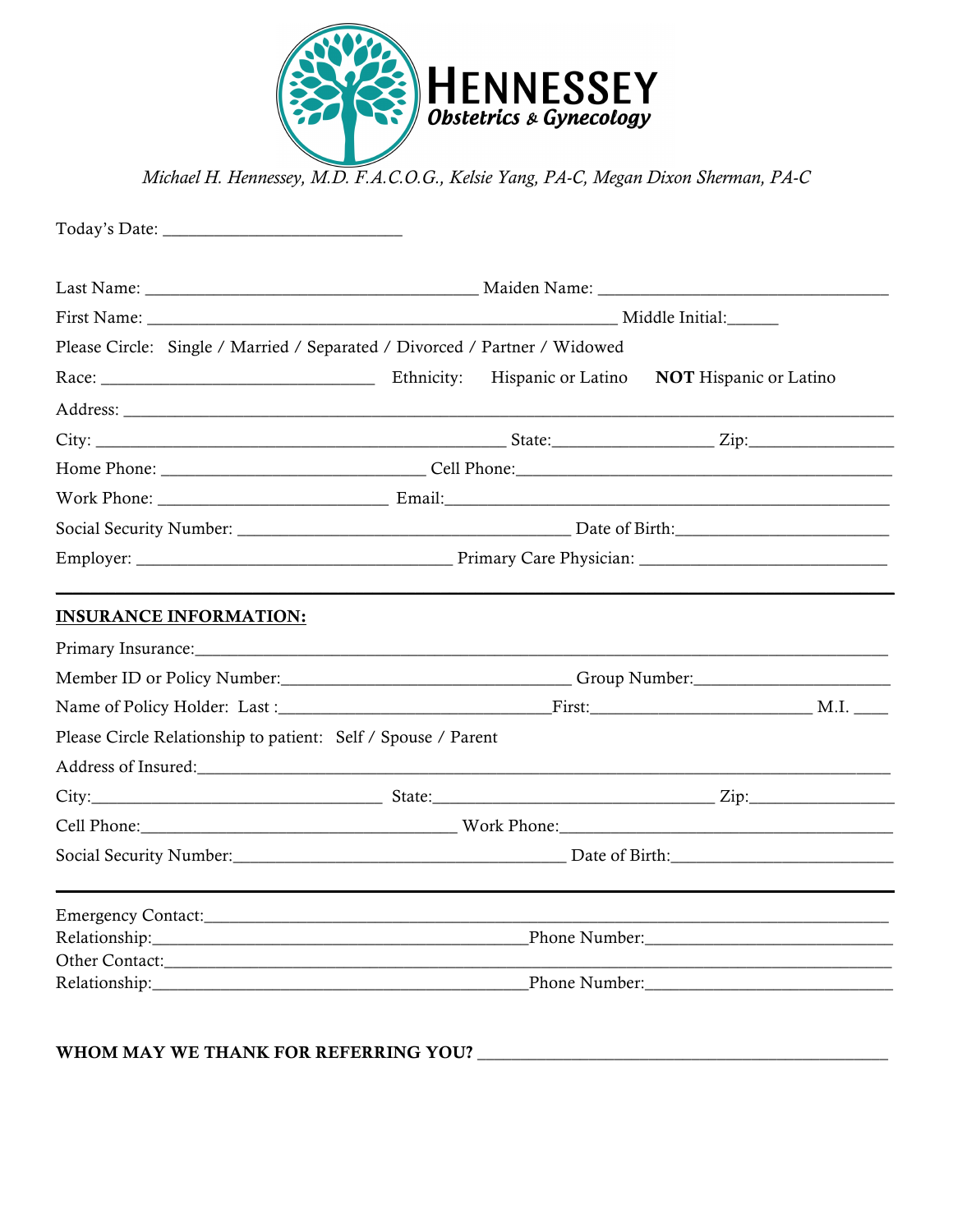

*Michael H. Hennessey, M.D. F.A.C.O.G., Kelsie Yang, PA-C, Megan Dixon Sherman, PA-C*

## **AUTHORIZATION FOR RELEASE OF MEDICAL RECORDS**

Including HIV, STD, and AIDS related information

Patient Name:\_\_\_\_\_\_\_\_\_\_\_\_\_\_\_\_\_\_\_\_\_\_\_\_\_\_\_\_\_\_\_\_\_\_\_\_\_\_\_\_\_\_\_\_\_\_\_\_\_\_\_\_\_\_\_\_\_\_\_\_\_\_\_ Date:\_\_\_\_\_\_\_\_\_\_\_\_\_\_\_\_\_

SSN: The contract of the DOB: The Phone:

I hereby authorize (Physician Name, Complete Address, and Phone Number):

 $\_$  ,  $\_$  ,  $\_$  ,  $\_$  ,  $\_$  ,  $\_$  ,  $\_$  ,  $\_$  ,  $\_$  ,  $\_$  ,  $\_$  ,  $\_$  ,  $\_$  ,  $\_$  ,  $\_$  ,  $\_$  ,  $\_$  ,  $\_$  ,  $\_$  ,  $\_$  ,  $\_$  ,  $\_$  ,  $\_$  ,  $\_$  ,  $\_$  ,  $\_$  ,  $\_$  ,  $\_$  ,  $\_$  ,  $\_$  ,  $\_$  ,  $\_$  ,  $\_$  ,  $\_$  ,  $\_$  ,  $\_$  ,  $\_$  ,

 $\_$  ,  $\_$  ,  $\_$  ,  $\_$  ,  $\_$  ,  $\_$  ,  $\_$  ,  $\_$  ,  $\_$  ,  $\_$  ,  $\_$  ,  $\_$  ,  $\_$  ,  $\_$  ,  $\_$  ,  $\_$  ,  $\_$  ,  $\_$  ,  $\_$  ,  $\_$  ,  $\_$  ,  $\_$  ,  $\_$  ,  $\_$  ,  $\_$  ,  $\_$  ,  $\_$  ,  $\_$  ,  $\_$  ,  $\_$  ,  $\_$  ,  $\_$  ,  $\_$  ,  $\_$  ,  $\_$  ,  $\_$  ,  $\_$  ,

\_\_\_\_\_\_\_\_\_\_\_\_\_\_\_\_\_\_\_\_\_\_\_\_\_\_\_\_\_\_\_\_\_\_\_\_\_\_\_\_\_\_\_\_\_\_\_\_\_\_\_\_\_\_\_\_\_\_\_\_\_\_\_\_\_\_\_\_\_\_\_\_\_\_\_\_\_\_\_\_\_\_\_\_\_\_\_\_\_\_\_\_

To release information from medical records for treatment during the period from \_\_\_\_\_\_\_\_\_\_\_\_\_\_\_\_\_\_\_\_\_\_\_\_\_\_ to

\_\_\_\_\_\_\_\_\_\_\_\_\_\_\_\_\_\_. Please include all portions of the medical records including laboratory and radiology studies. The above records will include any information regarding HIV, STD, and AIDS related testing or treatment, drug, and/or alcohol abuse, and psychiatric treatment to be released to Northwest Florida Woman Care-907 Mar Walt Drive Suite 2024, Fort Walton Beach, FL, 32547 OR 4554 Highway 20 East, Niceville, FL 32578.

This information has been disclosed to you from records whose confidentiality is protected by state law. State law prohibits you from making any further disclosure of such information without the specific written consent of the person to whom such information pertains or as otherwise permitted by state law. A general authorization for the release of medical or other information is not sufficient for this purpose.

\_\_\_\_\_\_\_\_\_\_\_\_\_\_\_\_\_\_\_\_\_\_\_\_\_\_\_\_\_\_\_\_\_\_\_\_\_\_\_\_\_\_\_\_\_\_\_\_\_\_\_\_\_\_\_\_\_\_\_ \_\_\_\_\_\_\_\_\_\_\_\_\_\_\_\_\_\_\_\_\_\_\_ Patient's Signature OR Legally Authorized Representative Date Date Date

If the patient is a minor and/or incapacitated, authorization must be signed by the parent of legal guardian. If the patient is deceased, authorization must be signed by the next of kin or executor or proof of same.

\_\_\_\_\_\_\_\_\_\_\_\_\_\_\_\_\_\_\_\_\_\_\_\_\_\_\_\_\_\_\_\_\_\_\_\_\_\_\_\_\_\_\_\_\_\_\_\_\_\_\_\_\_\_\_\_\_\_\_\_\_\_\_\_\_\_\_ \_\_\_\_\_\_\_\_\_\_\_\_\_\_\_\_\_\_\_\_\_\_\_\_\_\_

Witness Date

| <b>TEXT MESSAGES/VOICE</b> If I am unreachable, NWFLWC physicians or staff $\Box$ may $\Box$ may NOT leave voice |  |
|------------------------------------------------------------------------------------------------------------------|--|
| messages or send text messages.                                                                                  |  |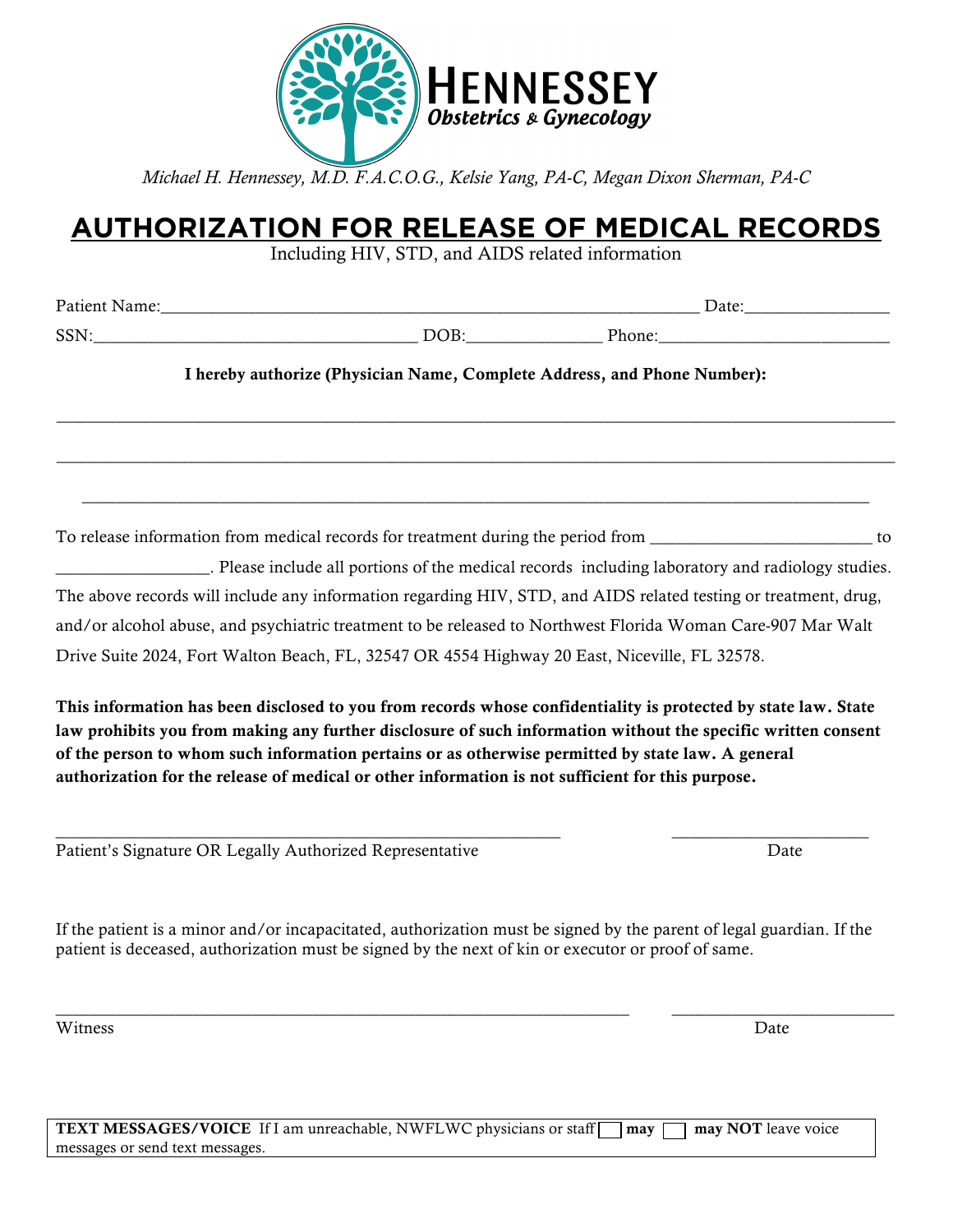

## *Michael H. Hennessey, M.D. F.A.C.O.G., Kelsie Yang, PA-C, Megan Dixon Sherman, PA-C*

PERSONAL RELEASE OF INFORMATION -As part of the HIPPA Privacy guidelines, we are NOT allowed to discuss your PHI (personal health information) with anyone such as your spouse, parents or friend without your written permission. You may elect to allow NWFLWC physicians or staff to release or discuss your protected health information. ALLOW- Release information to person(s) below  $\Box$  DO NOT RELEASE MY INFORMATION

## YOU MUST LIST FULL NAMES OF EACH PERSON(S)

Name:\_\_\_\_\_\_\_\_\_\_\_\_\_\_\_\_\_\_\_\_\_\_\_\_\_\_\_\_\_\_\_\_\_\_\_\_\_\_\_\_\_\_\_\_\_\_\_\_\_\_\_\_DOB:\_\_\_\_\_\_\_\_\_\_\_\_\_\_\_\_\_\_\_\_\_\_\_\_\_

Name:\_\_\_\_\_\_\_\_\_\_\_\_\_\_\_\_\_\_\_\_\_\_\_\_\_\_\_\_\_\_\_\_\_\_\_\_\_\_\_\_\_\_\_\_\_\_\_\_\_\_\_\_DOB:\_\_\_\_\_\_\_\_\_\_\_\_\_\_\_\_\_\_\_\_\_\_\_\_\_

CONSENT TO CONTACT - We offer a Patient Portal to all of our patients. This allows you to access your patient chart, results of labs, tests and procedures. You can also send us questions, requests refills and check appointments through the portal. Please provide your email if you wish to have access the patient portal. Initial:

Email:\_\_\_\_\_\_\_\_\_\_\_\_\_\_\_\_\_\_\_\_\_\_\_\_\_\_\_\_\_\_\_\_\_\_\_\_\_\_\_\_\_\_\_\_\_\_\_\_\_\_\_\_\_\_\_\_\_\_\_\_\_\_\_\_\_\_\_\_\_\_\_\_\_\_\_\_\_\_\_\_\_\_

CANCELLATIONS AND MISSED APPOINTMENTS - Office appointments canceled with less than 24 hour notification and patients who do not show up for their appointment will be subjected to a \$25.00 fee for an office appointment and a \$100.00 fee for a procedure. Patients who No-Show (2) or more times in a 12 month period may be dismissed from the practice and will be denied future appointments. We do understand that special, unavoidable circumstances may cause you to cancel within 24 hours. Fees may be waived with Management's approval.

 $\qquad \qquad \text{Initial:} \qquad \qquad \qquad \text{Initial:}$ ELECTRONIC PRESCRIPTIONS CONSENT - Our office uses electronic prescriptions. Your provider will send your prescription to the pharmacy electronically, expediting the processing of your medications and reducing the chance for errors. This also allows us to obtain the medications that have been prescribed to you over the past 13 months. Accepts Declines

What PHARMACY do you use?\_\_\_\_\_\_\_\_\_\_\_\_\_\_\_\_\_\_\_\_\_\_\_\_\_\_\_\_\_\_\_\_\_\_\_\_\_\_\_\_\_\_\_\_\_\_\_\_\_\_\_\_\_\_\_\_\_\_\_\_\_

What **LAB** do you use?

FLORIDA SHOTS PROGRAM - I authorize NWFLWC to access my immunization record through the Florida Shots program. Initial: \_\_\_\_\_\_\_\_\_\_

PRIVACY POLICY NOTICE - I have received the NOTICE OF PRIVACY PRACTICES from Northwest Florida Woman Care. **Initial:** The second of the second of the second of the second of the second of the second of the second of the second of the second of the second of the second of the second of the second of the second of the

LIFETIME INSURANCE AGREEMENT & AUTHORIZATION - I authorize payment directly to Northwest Florida Woman Care, benefits otherwise payable to me by my insurance company. I do hereby assign Northwest Florida Woman Care, any benefits, payments, or proceeds from any insurance company who is or may be liable at any time for all or part of my charges on this account to the extent necessary to such charges in full. If my insurance does NOT pay the physician directly, I agree to pay Northwest Florida Woman Care amounts equal to all health insurance benefits, which I receive for medical care, immediately upon receipt of such payments. I authorize Northwest Florida Woman Care to release my insurance carrier or its representative any information needed from my medical records concerning the examination and treatment rendered to me that is neccesary to process the insurance claim. Initial:

FINANCIAL RESPONSIBILITY - I acknowledge I am responsible for ALL charges and/or services, which were provided by Northwest Florida Woman Care whether incurred in the past or future, including any amount not paid or covered by my insurance. I understand Northwest Florida Woman Care will NOT take responsbility for negotiating the settlement of disputed insurance claims. I agree to pay the charges for care provided to me within (30) days of the first monthly statement. Amounts beyond this time may be assessed a penalty and may be applied to the balance, unless other agreements have been made through the billing department.

| Patient's Name (Please Print): |       |
|--------------------------------|-------|
| Patient's Signature:           | )ate: |